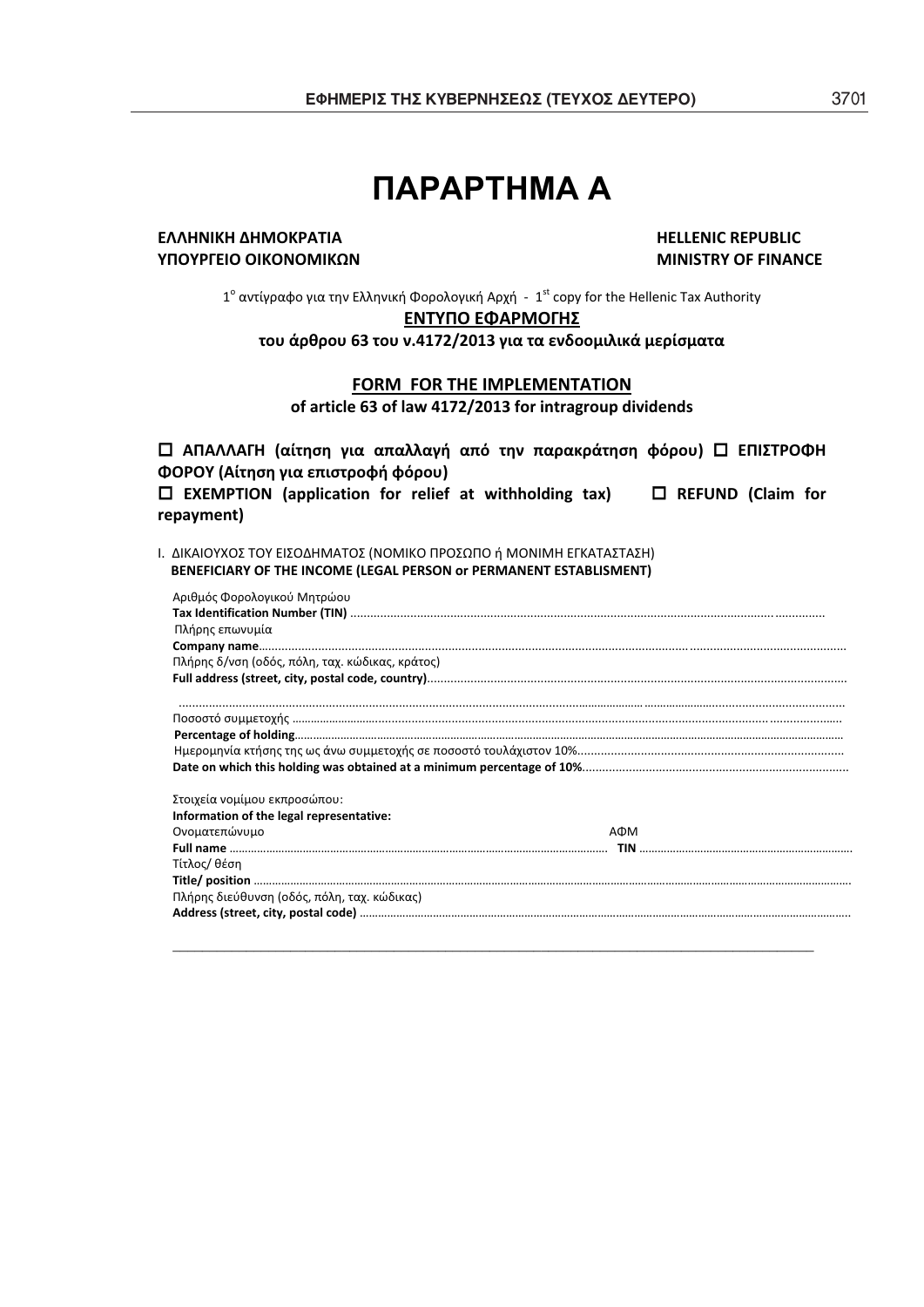| Ο καταβάλλων τα<br>διανεμόμενα<br>κέρδη<br>Payer of distributed<br>profits<br>(ΑΦΜ, επωνυμία,<br>δ/νση, πόλη)<br>(TIN, name,<br>address, city) | Χρόνος λήψης<br>απόφασης<br>διανομής από<br>τα αρμόδια<br>όργανα<br>Date on<br>which the<br>decision to<br>distribute the<br>profits was<br>adopted by<br>the<br>competent<br>bodies | Καταληκτική<br>ημερομηνία<br>υποβολής<br>δήλωσης<br>φορολογίας<br>εισοδήματος<br>Due date for<br>the filing of<br>income tax<br>return | Αριθμός<br>Μετοχών<br><b>Number of</b><br>shares | Ποσοστό<br>συμμετοχής<br>Percentage<br>of holding | Ημερομηνία<br>κτήσης της<br>ως άνω<br>συμμετοχής<br>σε ποσοστό<br>τουλάχιστον<br>10%<br>Date on<br>which this<br>holding was<br>obtained at<br>a minimum<br>percentage<br>of 10 %. | Ποσό<br>διανεμόμενων<br>κερδών<br>Amount of<br>distributed<br>profits | Ποσό<br>επιστροφής<br>Amount of<br>tax due<br>(refund<br>requested) |
|------------------------------------------------------------------------------------------------------------------------------------------------|--------------------------------------------------------------------------------------------------------------------------------------------------------------------------------------|----------------------------------------------------------------------------------------------------------------------------------------|--------------------------------------------------|---------------------------------------------------|------------------------------------------------------------------------------------------------------------------------------------------------------------------------------------|-----------------------------------------------------------------------|---------------------------------------------------------------------|
|                                                                                                                                                |                                                                                                                                                                                      |                                                                                                                                        |                                                  |                                                   |                                                                                                                                                                                    |                                                                       |                                                                     |

## ΙΙ. Ο ΚΑΤΑΒΑΛΛΩΝ ΤΟ ΕΙΣΟΔΗΜΑ - ΠΕΡΙΓΡΑΦΗ ΕΙΣΟΔΗΜΑΤΟΣ **PAYER OF THE INCOME** - DESCRIPTION OF INCOME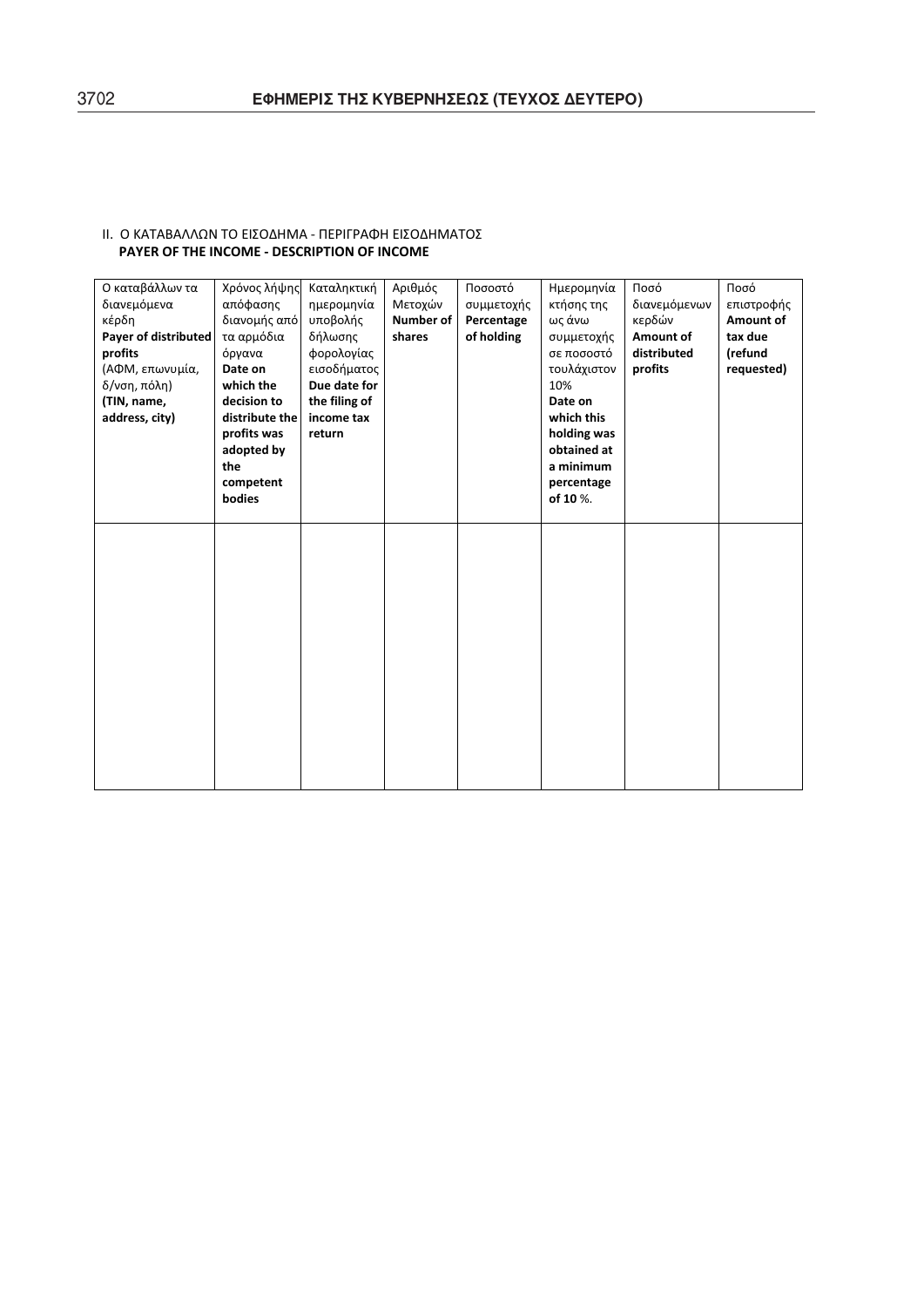*\_\_\_\_\_\_\_\_\_\_\_\_\_\_\_\_\_\_\_\_\_\_\_\_\_\_\_\_\_\_\_\_\_\_\_\_\_\_\_\_\_\_\_\_\_\_\_\_\_\_\_\_\_\_\_\_\_\_\_\_\_\_\_\_\_\_\_\_\_\_\_\_\_\_\_\_\_\_\_\_\_\_\_\_\_* 

#### III. ΣΥΝΛΡΟΜΗ ΠΡΟΫΠΟΘΕΣΕΟΝ ΓΙΑ ΤΗΝ ΕΦΑΡΜΟΓΗ ΤΟΥ ΑΡΘΡΟΥ 63 **CONDITIONS FOR THE IMPLEMENTATION OF ARTICLE 63**

1. Ο δικαιούχος (νομικό πρόσωπο) κατέχει μετοχές, μερίδια ή συμμετοχή τουλάχιστον 10%, επί τουλάχιστον δύο (2) έτη, βάσει αξίας ή αριθμού, στο μετοχικό κεφάλαιο ή δικαιώματα σε κέρδη ή δικαιώματα ψήφου του νομικού προσώπου που προβαίνει στη διανομή.

The beneficiary (legal person) owns shares or has a participation of at least 10%, and for at least two (2) years, in value or by number, of the share capital or profits rights or voting rights of the legal entity that effects the distribution.

**2.** Ο δικαιούχος των διανεμόμενων κερδών (νομικό πρόσωπο) περιλαμβάνεται στους τύπους των εταιρειών που απαριθμούνται στο Παράρτημα | Μέρος Α της Οδηγίας 2011/96/ΕΕ.

The beneficiary of the distributed profits (legal person) is included in the list of companies referred to in Annex I Part A of EU **Directive 2011/96/EU.**

3. Ο δικαιούχος των διανεμόμενων κερδών (νομικό πρόσωπο) είναι φορολογικός κάτοικος κράτους-μέλους της Ε.Ε. σύμφωνα με τη νομοθεσία του κράτους αυτού και δεν θεωρείται φορολογικός κάτοικος τρίτου κράτους εκτός Ε.Ε. κατ' εφαρμογή σύμβασης αποφυγής διπλής φορολογίας που έχει συναφθεί με αυτό το τρίτο κράτος.

The beneficiary of the distributed profits (legal person) is resident in an EU Member-State pursuant to the tax laws of that Member-State and, under the terms of a double taxation agreement concluded with a third State, is not considered as resident **for tax purposes outside the EU.**

4. Ο δικαιούχος των διανεμόμενων κερδών (νομικό πρόσωπο) υπόκειται, χωρίς τη δυνατότητα επιλογής ή απαλλαγής, σε έναν από τους φόρους που αναφέρονται στο Παράρτημα | Μέρος Β της Οδηγίας 2011/96/ΕΕ ή σε οποιονδήποτε άλλο φόρο ενδεχομένως στο μέλλον αντικαταστήσει έναν από τους φόρους αυτούς.

The beneficiary of the distributed profits (legal person) is subject to the taxes listed in Annex I Part B of EU Directive 2011/96/EU, without the possibility of opting for or being exempt from any other tax that might replace any of these taxes in **the future.**

## ΙV. ΥΠΕΥΘΥΝΗ ΔΗΛΩΣΗ ΤΟΥ ΚΑΤΑΒΑΛΛΟΝΤΟΣ / ΕΚΠΡΟΣΩΠΟΥ **STATUTORY DECLARATIONȲɉTHE PAYER / LEGAL REPRESENTATIVE**

Δηλώνω ότι θα προσκομίσω στην ελεγκτική αρχή, όταν μου ζητηθεί, τα σχετικά έγγραφα που βεβαιώνουν τις προϋποθέσεις 1, 2 και 4 της Ενότητας III.

I hereby declare that I shall submit to the audit authority, upon request, all relevant documentation that substantiates **requirements 1, 2 and 4 (included) of Section III.**

Τόπος και ημερομηνία στο του του του του του γιαφαριά γιαι σφραγίδα του καταβάλλοντος ή του νομίμου εκπροσώπου του φαιρείται του κάθε του κάθε του προσώπου του φαιρείται του φαιρείται του φαιρείτα<br>Signature and stamp of the paver or **Place and dateSignature and stamp of the payer or the legal representative thereof**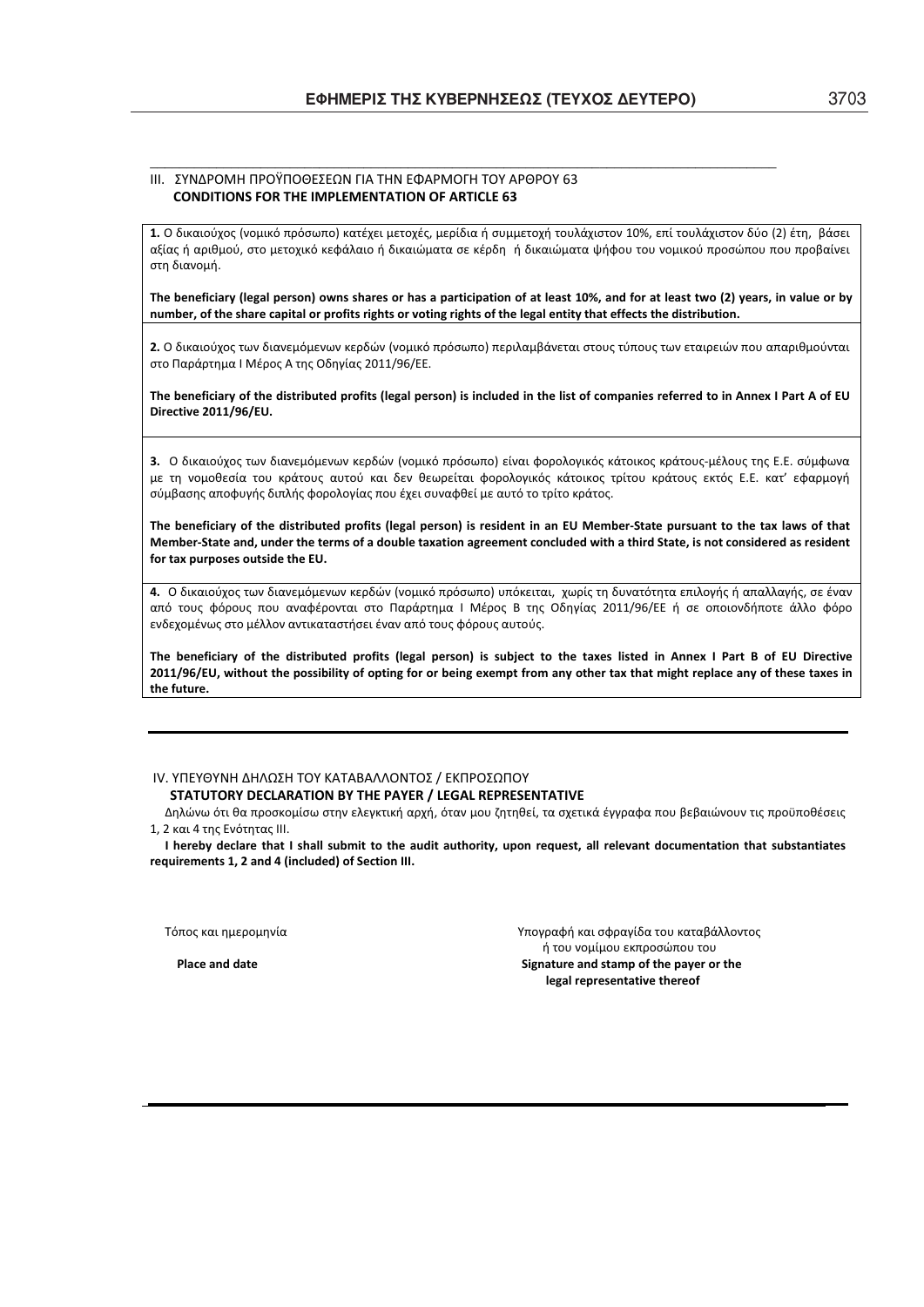## V. ΥΠΕΥΘΥΝΗ ΔΗΛΩΣΗ ΤΟΥ ΔΙΚΑΙΟΥΧΟΥ / ΕΚΠΡΟΣΩΠΟΥ **STATUTORY DECLARATIONȲɉTHE BENEFICIARY / LEGAL REPRESENTATIVE**

Δηλώνω ότι αναλαμβάνω την υποχρέωση να προσκομίσω στον καταβάλλοντα βεβαίωση της αρμόδιας φορολογικής αρχής ότι πληρούνται οι προϋποθέσεις 1,2 και 4 της Ενότητας ΙΙΙ.

I hereby declare that I undertake to submit to the payer a certificate by the competent tax authority that the above **mentioned conditions 1,2and 4 of Section III are met.**

Τόπος και ημερομηνία<br>
Υπογραφή και σφραγίδα του δικαιούχου ή του νομίμου εκπροσώπου του **Place** and date **and stamp** of the beneficiary or the **legal representative thereof**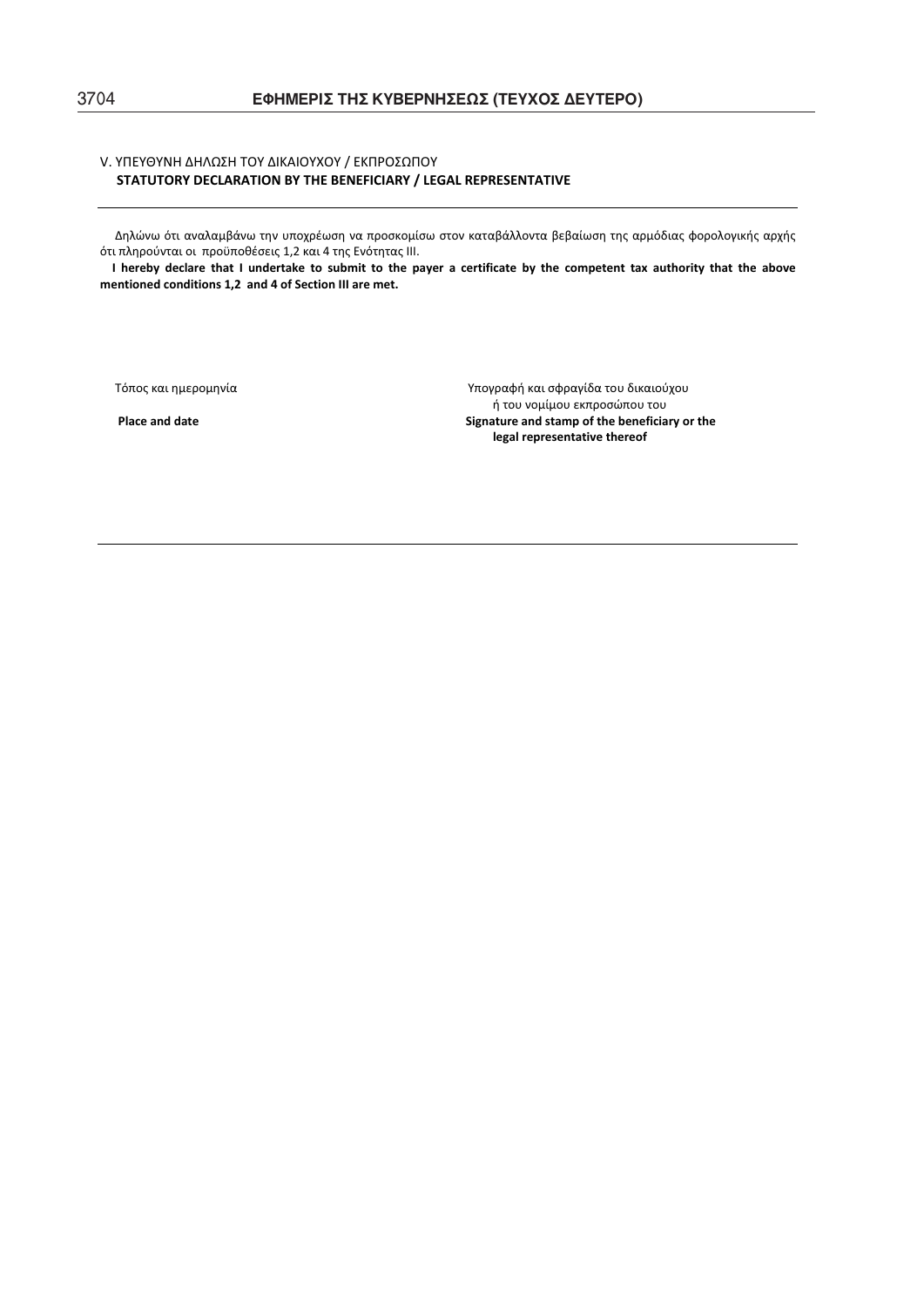## VI. ΠΙΣΤΟΠΟΙΗΤΙΚΟ ΤΗΣ ΑΡΜΟΔΙΑΣ ΦΟΡΟΛΟΓΙΚΗΣ ΑΡΧΗΣ ΤΟΥ ΚΡΑΤΟΥΣ ΜΕΛΟΥΣ ΤΗΣ ΕΥΡΩΠΑΪΚΗΣ ΕΝΩΣΗΣ **CERTIFICATION BY THE COMPETENT TAX AUTHORITY OF THE EUROPEAN UNION MEMBER STATE** \_\_\_\_\_\_\_\_\_\_\_\_\_\_\_\_\_\_\_\_\_\_\_\_\_\_\_\_\_\_\_\_\_\_\_\_\_\_\_\_\_\_\_\_\_\_\_\_\_\_\_\_\_\_\_\_\_\_\_\_\_\_\_\_\_\_\_\_\_\_\_\_\_\_\_\_\_\_\_\_\_\_\_\_\_\_\_\_

Πιστοποιώ ότι ο πραγματικός δικαιούχος είναι/ήταν κατά το έτος ……………………………………

ʃɳʏʉɿʃʉʎ..............................................................................ʃɲʏɳʏɻʆɹʆʆʉɿɲʏʘʆɷɿɲʏɳʇɸʘʆʏɻʎɇʑʅɴɲʍɻʎȰʋʉʔʐɶɼʎʏɻʎ ȴɿʋʄɼʎɌʉʌʉʄʉɶʀɲʎʅɸʏɲʇʑʏɻʎȵʄʄɻʆɿʃɼʎȴɻʅʉʃʌɲʏʀɲʎʃɲɿ…………………………………

**I certify that the beneficial owner is/was during the year ……………………………….., resident of ………………….……........................................... within the meaning of the Double Taxation Convention between the Hellenic Republic and ………………………………………….**

ɈʊʋʉʎʃɲɿɻʅɸʌʉʅɻʆʀɲͲ**Place and date**ɈʀʏʄʉʎͲ**Designation**................................................

ɉʋʉɶʌɲʔɼͲ**Signature**.............................................

Επίσημη Σφραγίδα της Φορολογικής Αρχής **Official Stamp of the Tax Authority**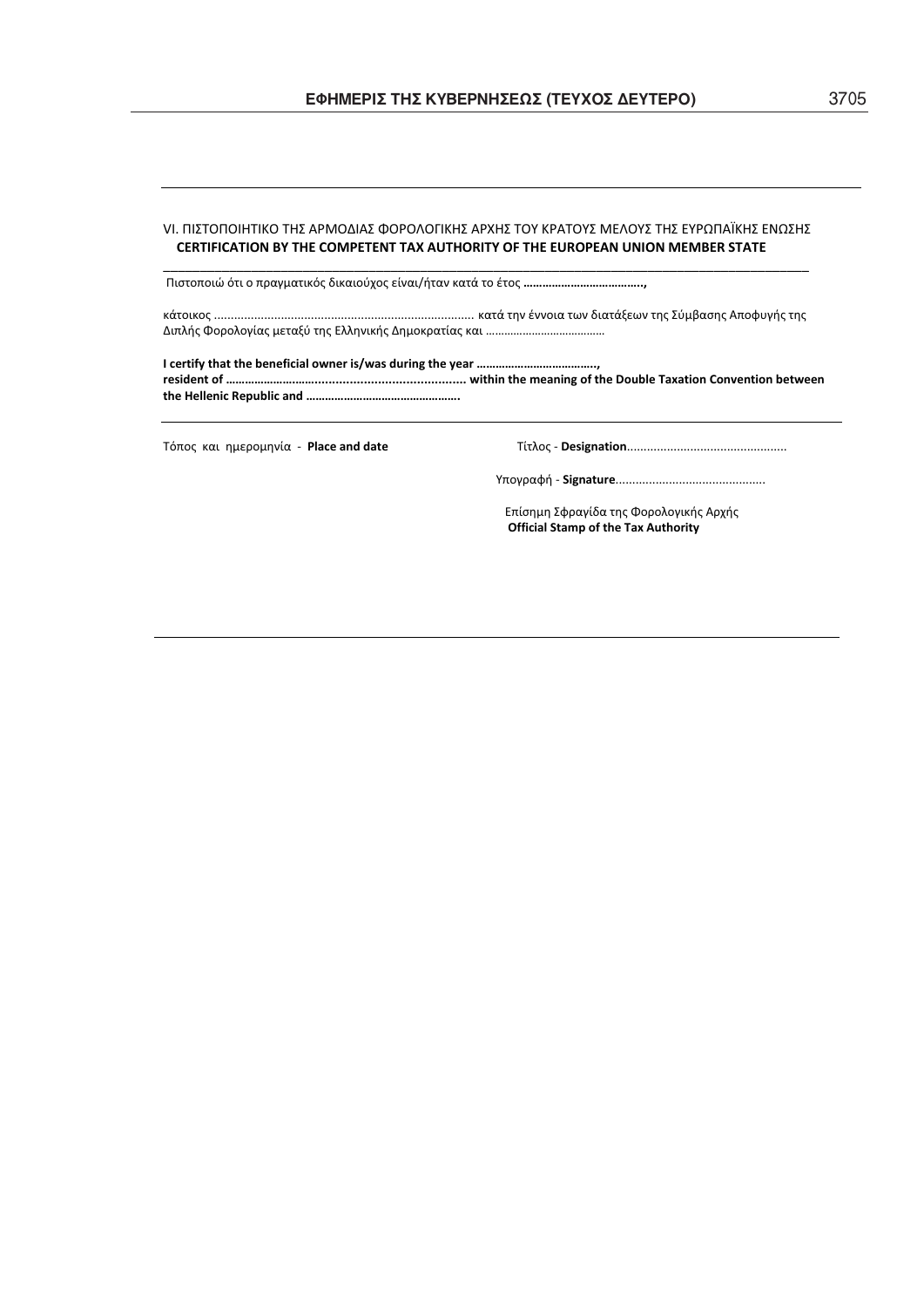### VII. ΣΤΟΙΧΕΙΑ ΕΓΓΥΗΤΙΚΗΣ ΕΠΙΣΤΟΛΗΣ ΥΠΕΡ ΤΟΥ ΕΛΛΗΝΙΚΟΥ ΔΗΜΟΣΙΟΥ **INFORMATION TO BE INCLUDED IN THE LETTER OF GUARANTEE TO THE GREEK STATE**

| Ποσό διανεμόμενων κερδών      | Ποσό παρακρατούμενου<br>φόρου βάσει της εθνικής<br>νομοθεσίας | Ποσό εγγύησης προς την<br>Φορολογική Αρχή          | Αριθμός και ημερομηνία<br>εγγυητικής επιστολής |
|-------------------------------|---------------------------------------------------------------|----------------------------------------------------|------------------------------------------------|
| Amount of profits distributed | <b>Total withholding</b><br>tax under domestic<br>legislation | Amount of guarantee to the<br><b>Tax Authority</b> | Number and date of the<br>letter of guarantee  |

VIII. ΣΤΟΙΧΕΙΑ ΤΡΑΠΕΖΙΚΟΥ ΛΟΓΑΡΙΑΣΜΟΥ ΓΙΑ ΤΗΝ ΕΠΙΣΤΡΟΦΗ ΤΟΥ ΦΟΡΟΥ **BANK DETAILS FOR REFUND**

| ΧΡΗΜΑΤΟΠΙΣΤΩΤΙΚΟΣ ΟΡΓΑΝΙΣΜΟΣ:                                                              |       |  |
|--------------------------------------------------------------------------------------------|-------|--|
| <b>FINANCIAL INSTITUTION:</b>                                                              |       |  |
| ΔΙΚΑΙΟΥΧΟΣ ΤΡΑΠΕΖΙΚΟΥ ΛΟΓΑΡΙΑΣΜΟΥ (σε περίπτωση εντολοδόχου/πληρεξουσίου, στοιχεία αυτού)  |       |  |
| BANK ACCOUNT HOLDER (if proxy: details of the proxy)                                       |       |  |
| (Αν είμαι μέλος της Οικονομικής Νομισματικής Ένωσης): ΒΙΟ:                                 | IBAN: |  |
| (If part of the Economic and Monetary Union): BIC:                                         | IBAN: |  |
| (Αν δεν είναι μέλος της Οικονομικής Νομισματικής Ένωσης): Στοιχεία τραπεζικού λογαριασμού: |       |  |
| (If outside the Economic and Monetary Union): Bank account details:                        |       |  |
| ΤΑΧΥΔΡΟΜΙΚΗ ΔΙΕΥΘΥΝΣΗ ΧΡΗΜΑΤΟΠΙΣΤΩΤΙΚΟΥ ΟΡΓΑΝΙΣΜΟΥ:                                        |       |  |
| <b>ADDRESS OF THE FINANCIAL INSTITUTION:</b>                                               |       |  |
|                                                                                            |       |  |
|                                                                                            |       |  |
|                                                                                            |       |  |
|                                                                                            |       |  |
|                                                                                            |       |  |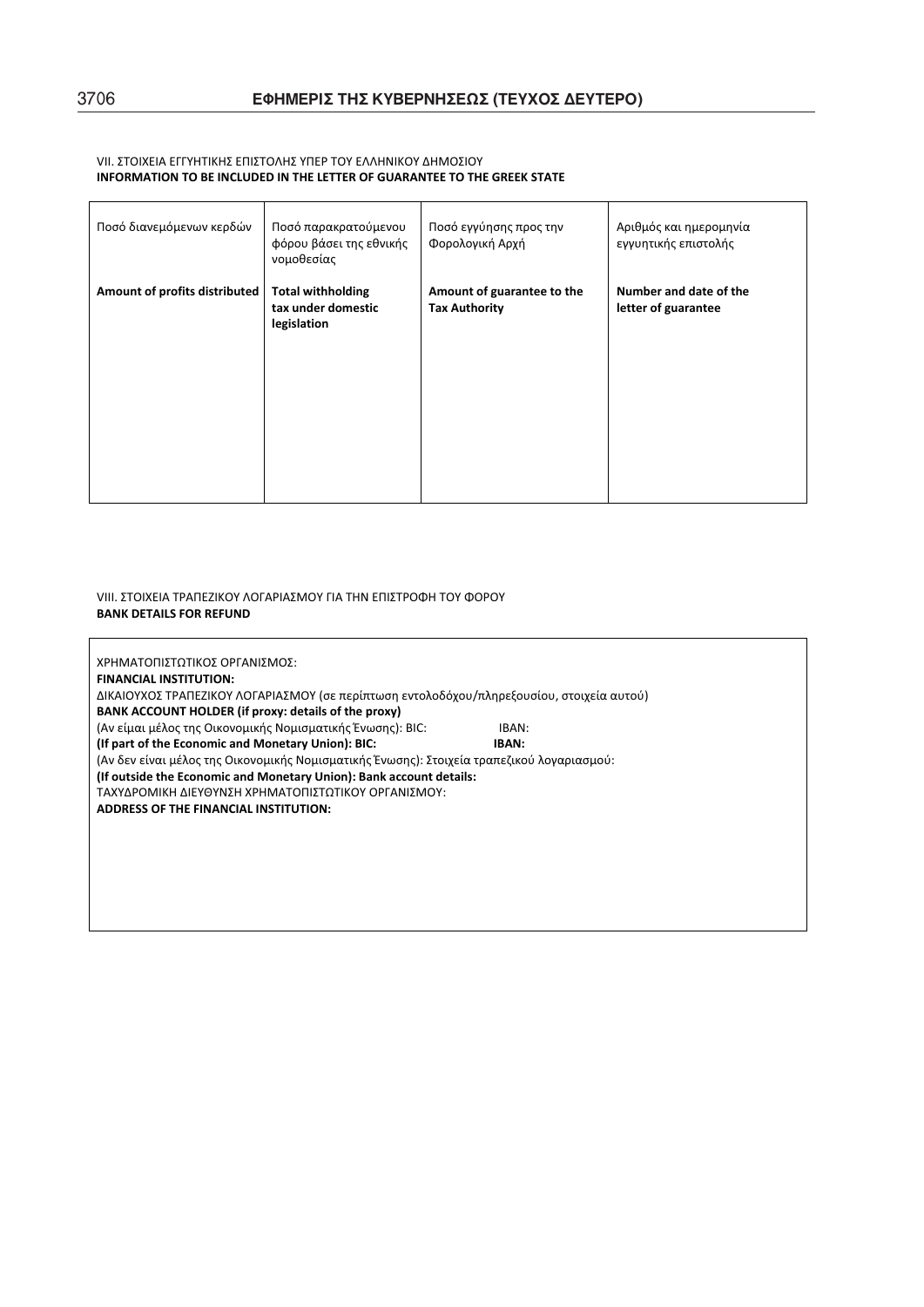## ПАРАРТНМА В

## **ȵȿȿȸɁȻȾȸȴȸɀɃȾɆȰɈȻȰ HELLENIC REPUBLIC**

**ɉɅɃɉɆȳȵȻɃɃȻȾɃɁɃɀȻȾɏɁ MINISTRY OF FINANCE**

 $1^\circ$  αντίγραφο για την Ελληνική Φορολογική Αρχή –  $1^\text{st}$  copy for the Hellenic Tax Authority

## **ENTYΠΟ ΕΦΑΡΜΟΓΗΣ**

του άρθρου 63 του ν.4172/2013 για τόκους και δικαιώματα που καταβάλλονται μεταξύ **ʍʐʆɷɸɷɸʅɹʆʘʆɸʏɲɿʌɸɿʙʆ**

## **FORM FOR THE IMPLEMENTATION**

**of article 63 of law 4172/2013 for interests and royalties paid between associated companies**

*Δ* **ΑΠΑΛΛΑΓΗ (αίτηση για απαλλαγή από την παρακράτηση φόρου) <sup>Δ</sup> ΕΠΙΣΤΡΟΦΗ ɌɃɆɃɉ(Ȱʀʏɻʍɻɶɿɲɸʋɿʍʏʌʉʔɼʔʊʌʉʐ)**

 **EXEMPTION (application for relief at withholding tax) REFUND (Claim for** *repayment)*

Ι. ΔΙΚΑΙΟΥΧΟΣ ΤΟΥ ΕΙΣΟΔΗΜΑΤΟΣ (ΝΟΜΙΚΟ ΠΡΟΣΩΠΟ ή ΜΟΝΙΜΗ ΕΓΚΑΤΑΣΤΑΣΗ) **BENEFICIARY OF THE INCOME (LEGAL PERSON OR PERMANENT ESTABLISHMENT)**

| Αριθμός Φορολογικού Μητρώου                     |      |
|-------------------------------------------------|------|
|                                                 |      |
| Πλήρης επωνυμία                                 |      |
|                                                 |      |
| Πλήρης δ/νση (οδός, πόλη, ταχ. κώδικας, κράτος) |      |
|                                                 |      |
|                                                 |      |
|                                                 |      |
| Στοιχεία νομίμου εκπροσώπου:                    |      |
| Information of the legal representative:        |      |
| Ονοματεπώνυμο                                   | A DM |
|                                                 |      |
| Τίτλος/ θέση                                    |      |
|                                                 |      |
| Πλήρης διεύθυνση (οδός, πόλη, ταχ. κώδικας)     |      |
|                                                 |      |

*\_\_\_\_\_\_\_\_\_\_\_\_\_\_\_\_\_\_\_\_\_\_\_\_\_\_\_\_\_\_\_\_\_\_\_\_\_\_\_\_\_\_\_\_\_\_\_\_\_\_\_\_\_\_\_\_\_\_\_\_\_\_\_\_\_\_\_\_\_\_\_\_\_\_\_\_\_\_\_\_\_\_\_\_\_\_\_*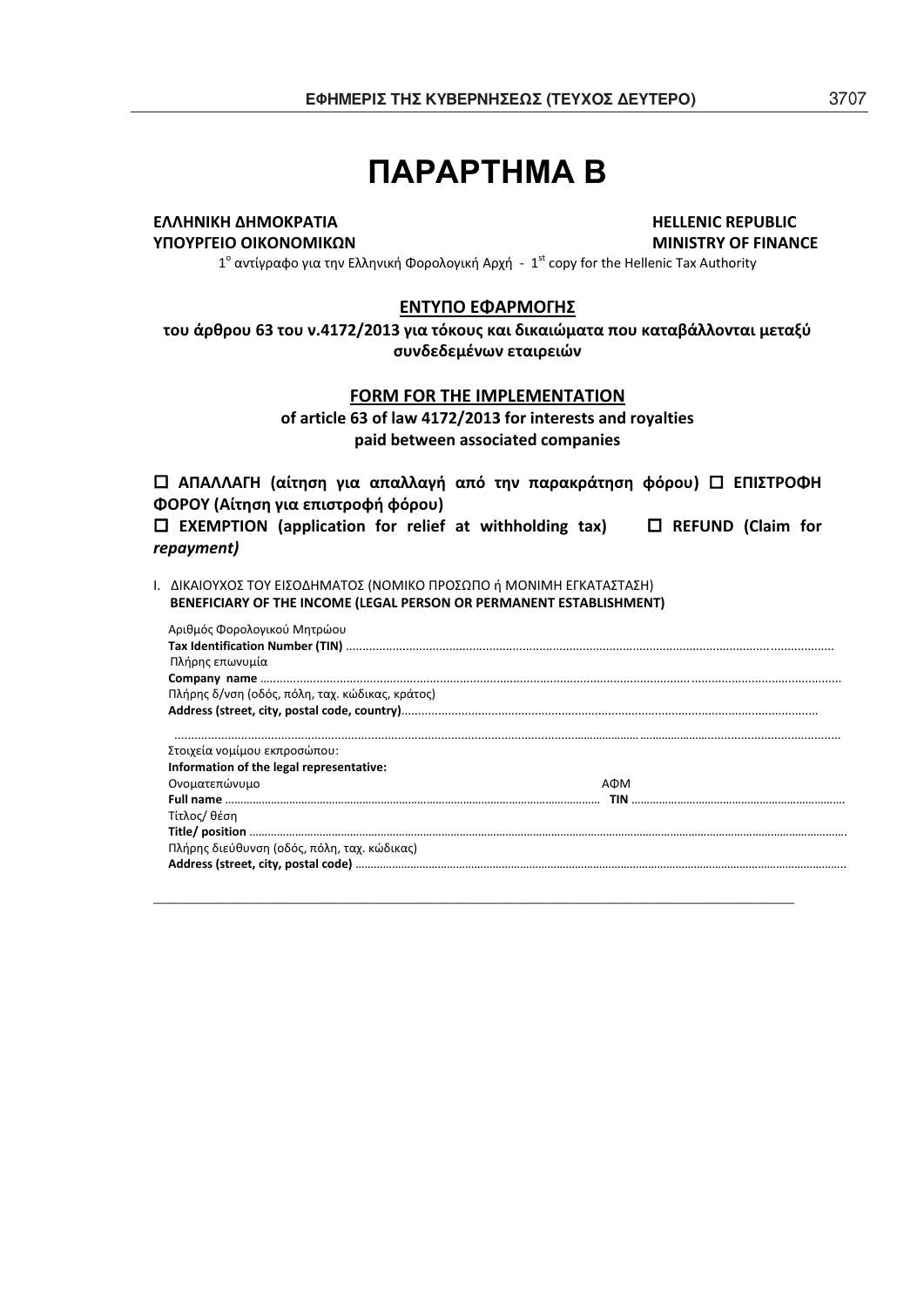## ΙΙ. Ο ΚΑΤΑΒΑΛΛΩΝ ΤΟ ΕΙΣΟΔΗΜΑ - ΠΕΡΙΓΡΑΦΗ ΕΙΣΟΔΗΜΑΤΟΣ **PAYER OF THE INCOME - DESCRIPTION OF INCOME**

|                                                                                                                         |                                                                                                | TOKOI-INTERESTS*<br>$\mathbf{1}$ .                                                                                                                                                                                                 |                                                                    |                                                                  |
|-------------------------------------------------------------------------------------------------------------------------|------------------------------------------------------------------------------------------------|------------------------------------------------------------------------------------------------------------------------------------------------------------------------------------------------------------------------------------|--------------------------------------------------------------------|------------------------------------------------------------------|
| Ο καταβάλλων τους<br>τόκους<br>Payer of interest<br>(АФМ,<br>επωνυμία,<br>δ/νση, πόλη)<br>(TIN, name, address,<br>city) | Ημερομηνία πίστωσης<br>ή καταβολής των τόκων<br>Date on which interest<br>was credited or paid | Ποσοστό συμμετοχής<br>Percentage of holding<br>Ημερομηνία κτήσης της<br>ως<br>άνω συμμετοχής σε<br>ποσοστό<br>τουλάχιστον 10%.<br>Date on which<br>this<br>holding<br>obtained<br>was<br>at<br>- a<br>minimum<br>percentage of 10% | Ποσό καταβαλλόμενων<br>τόκων<br><b>Gross amount of</b><br>interest | Ποσό επιστροφής<br>Amount of<br>tax due<br>(refund<br>requested) |
|                                                                                                                         |                                                                                                |                                                                                                                                                                                                                                    |                                                                    |                                                                  |

\*Ɂɲɸʋɿʍʐʆɲʔɽɸʀɲʆʏʀɶʌɲʔʉʏɻʎɷɲʆɸɿɲʃɼʎʍʑʅɴɲʍɻʎ

| *Provide us with a copy of the loan agreement                                                                                 |                                                                                                   |                                                                                                                                                                                                                            |                                                                        |                                                                  |
|-------------------------------------------------------------------------------------------------------------------------------|---------------------------------------------------------------------------------------------------|----------------------------------------------------------------------------------------------------------------------------------------------------------------------------------------------------------------------------|------------------------------------------------------------------------|------------------------------------------------------------------|
| 2. AIKAI OMATA-ROYALTIES**                                                                                                    |                                                                                                   |                                                                                                                                                                                                                            |                                                                        |                                                                  |
| καταβάλλων<br>0<br>τα<br>δικαιώματα<br>Payer of royalties<br>(ΑΦΜ, επωνυμία,<br>δ/νση, πόλη)<br>(TIN, name, address,<br>city) | Ημερομηνία πίστωσης ή<br>καταβολής των<br>δικαιωμάτων<br>Date on which the<br>royalties were paid | Ποσοστό<br>συμμετοχής<br>Percentage of<br>holding<br>Ημερομηνία κτήσης<br>της ως άνω<br>συμμετοχής σε<br>ποσοστό<br>τουλάχιστον 10%.<br>Date on which this<br>holding was<br>obtained at a<br>minimum<br>percentage of 10% | Ποσό καταβαλλόμενων<br>δικαιωμάτων<br><b>Gross amount of royalties</b> | Ποσό επιστροφής<br>Amount of<br>tax due<br>(refund<br>requested) |
|                                                                                                                               |                                                                                                   |                                                                                                                                                                                                                            |                                                                        |                                                                  |
| **Να επισυναφθεί αντίγραφο της σχετικής σύμβασης<br>** Provide us with a copy of the agreement                                |                                                                                                   |                                                                                                                                                                                                                            |                                                                        |                                                                  |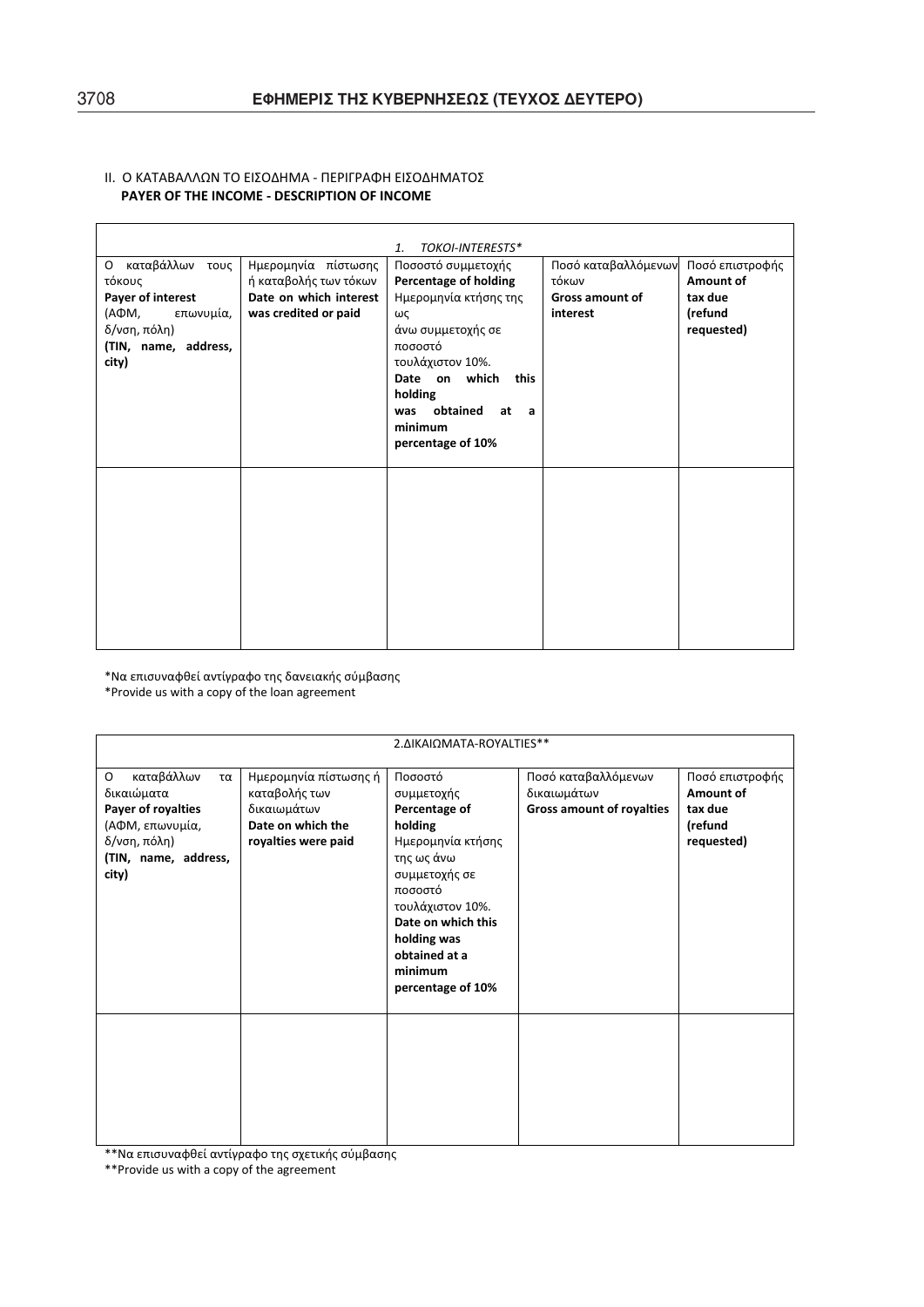#### III. ΣΥΝΛΡΟΜΗ ΠΡΟΫΠΟΘΕΣΕΟΝ ΓΙΑ ΤΗΝ ΕΦΑΡΜΟΓΗ ΤΟΥ ΑΡΘΡΟΥ 63 **CONDITIONS FOR THE IMPLEMENTATION OF ARTICLE 63**

**1. α) Ο δικαιούχος, νομικό πρόσωπο ή νομική οντότητα, κατέχει άμεσα μετοχές, μερίδια ή συμμετοχή τουλάχιστον 25%, επί** τουλάχιστον δύο (2) έτη, βάσει αξίας ή αριθμού, στο μετοχικό κεφάλαιο ή δικαιώματα ψήφου του φορολογούμενου που προβαίνει στην καταβολή ή

β) ο φορολογούμενος που καταβάλλει κατέχει άμεσα μετοχές, μερίδια ή συμμετοχή τουλάχιστον 25%, επί τουλάχιστον δύο (2) έτη, στο μετοχικό κεφάλαιο του νομικού προσώπου ή της νομικής οντότητας που εισπράττει ή

γ) ένα τρίτο νομικό πρόσωπο ή νομική οντότητα κατέχει άμεσα μετοχές, μερίδια ή συμμετοχή τουλάχιστον 25%, επί τουλάχιστον δύο (2) έτη, στο μετοχικό κεφάλαιο τόσο του νομικού προσώπου ή της νομικής οντότητας που εισπράττει όσο και του φορολογούμενου που προβαίνει στη καταβολή.

a) The beneficiary, legal person or legal entity, holds directly shares or participation shares of at least 25 % for at least two (2) years, in value or by number, in the share capital or voting rights of the taxpayer that makes the payment, or

b) the taxpayer that makes the payment holds directly shares or participation of at least 25 % for at least two (2) years, in **the share capital of the legal person or the legal entity receiving the payment, or**

c) a third legal person or legal entity holds directly shares or participation of at least 25% for at least two (2) years, in the share capital of both the legal person or the legal entity receiving the payment and the taxpayer making the payment.

2. Ο δικαιούχος (νομικό πρόσωπο) των τόκων ή δικαιωμάτων περιλαμβάνεται στους τύπους των εταιρειών που απαριθμούνται στο Παράρτημα της Οδηγίας 2003/49/ΕΚ.

The beneficiary (legal person) of interest or royalties is included in the list of companies referred to in Annex of EU Directive **2003/49/ȵC.**

3. Ο δικαιούχος (νομικό πρόσωπο) των τόκων ή δικαιωμάτων είναι φορολογικός κάτοικος κράτους-μέλους της Ε.Ε. σύμφωνα με τη νομοθεσία του κράτους αυτού και δεν θεωρείται φορολογικός κάτοικος τρίτου κράτους εκτός Ε.Ε. κατ' εφαρμογή σύμβασης αποφυγής διπλής φορολογίας που έχει συναφθεί με αυτό το τρίτο κράτος.

The beneficiary (legal person) of interest or royalties is resident in an EU Member-State pursuant to the tax laws of that Member-State and, under the terms of a double taxation agreement concluded with a third State, is not considered as **resident for tax purposes outside the EU.**

4. Ο δικαιούχος (νομικό πρόσωπο) των τόκων ή δικαιωμάτων υπόκειται, χωρίς τη δυνατότητα επιλογής ή απαλλαγής, σε έναν από τους φόρους που αναφέρονται στο άρθρο 3 της Οδηγίας 2003/49/ΕΚ ή σε οποιονδήποτε άλλο φόρο ενδεχομένως στο μέλλον αντικαταστήσει έναν από τους φόρους αυτούς.

The beneficiary (legal person) of interest or royalties is subject to the taxes listed in article 3 of EU Directive 2003/49/EC, without the possibility of opting for or being exempt from any other tax that might replace any of these taxes in the future.

#### ΙV. ΥΠΕΥΘΥΝΗ ΔΗΛΩΣΗ ΤΟΥ ΚΑΤΑΒΑΛΛΟΝΤΟΣ / ΕΚΠΡΟΣΩΠΟΥ **STATUTORY DECLARATIONȲɉTHE PAYER / LEGAL REPRESENTATIVE**

Δηλώνω ότι θα προσκομίσω στην ελεγκτική αρχή, όταν μου ζητηθεί, τα σχετικά έγγραφα που βεβαιώνουν τις προϋποθέσεις 1, 2 και 4 της Ενότητας ΙΙΙ.

I hereby declare that I shall submit to the audit authority, upon request, all relevant documentation that substantiates **requirements 1, 2 and 4 (included) of Section III.**

Τόπος και ημερομηνία συναμείωσε το καταβάλλοντος και σφραγίδα του καταβάλλοντος ή του νομίμου εκπροσώπου του **Place** and date **Signature** and **stamp** of the payer or the **legal representative thereof**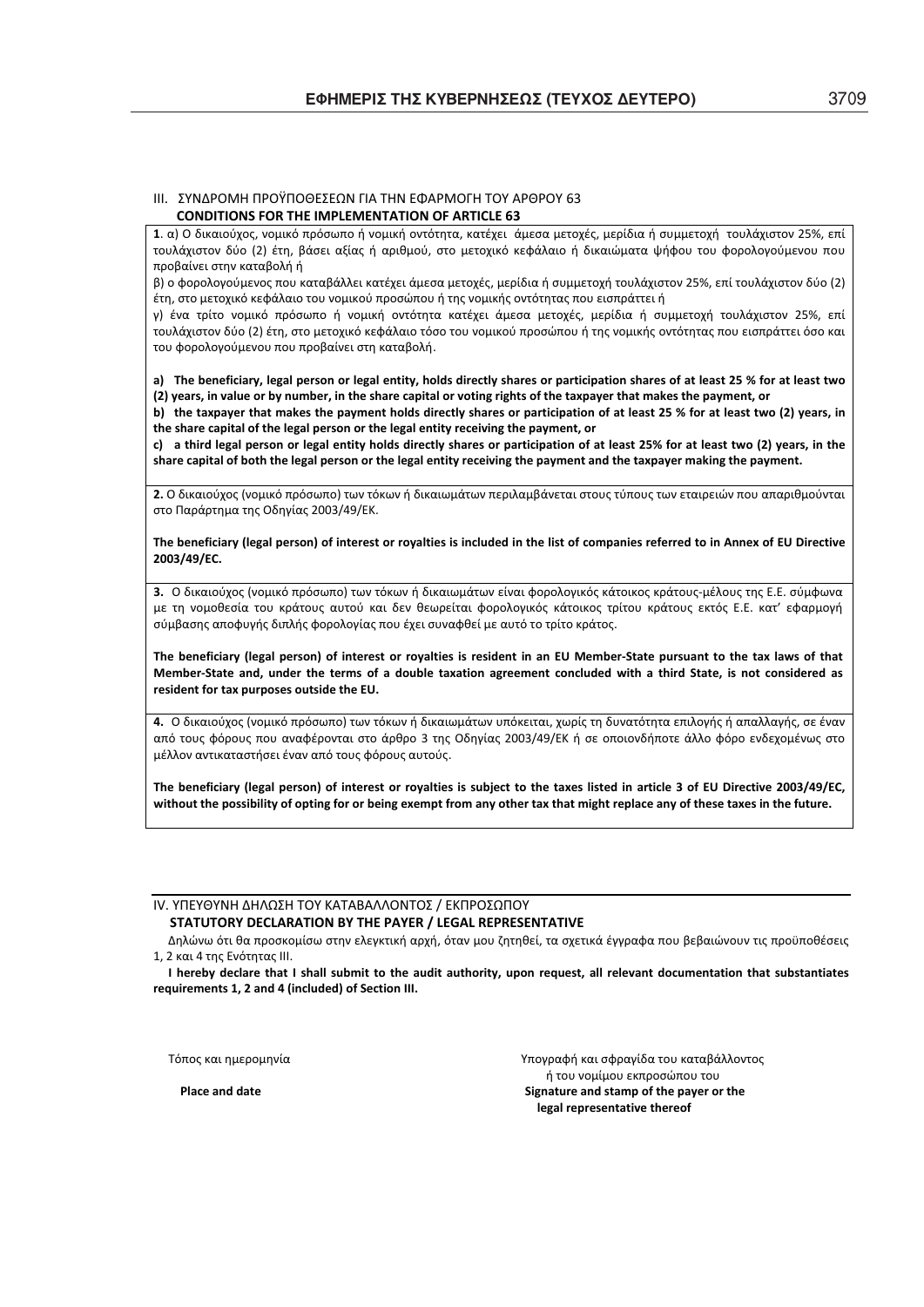### V. ΥΠΕΥΘΥΝΗ ΔΗΛΩΣΗ ΤΟΥ ΔΙΚΑΙΟΥΧΟΥ / ΕΚΠΡΟΣΩΠΟΥ **STATUTORY DECLARATIONȲɉTHE BENEFICIARY / LEGAL REPRESENTATIVE**

Δηλώνω ότι αναλαμβάνω την υποχρέωση να προσκομίσω στον καταβάλλοντα βεβαίωση της αρμόδιας φορολογικής αρχής ότι πληρούνται οι προϋποθέσεις 1,2 και 4 της Ενότητας ΙΙΙ.

I hereby declare that I undertake to submit to the payer a certificate by the competent tax authority that the above **mentioned conditions 1,2 and 4 of Section III are met.**

Τόπος και ημερομηνία στην στην προσφάθηση του καταστηματικού για την Υπογραφή και σφραγίδα του δικαιούχου ή του νομίμου εκπροσώπου του φαιρείται του και του φαιρείται του φαιρείται του φαιρείται του φαιρείται του φαι<br>Signature and stamp of the benef **Place and dateSignature and stamp of the beneficiary or the legal representative thereof**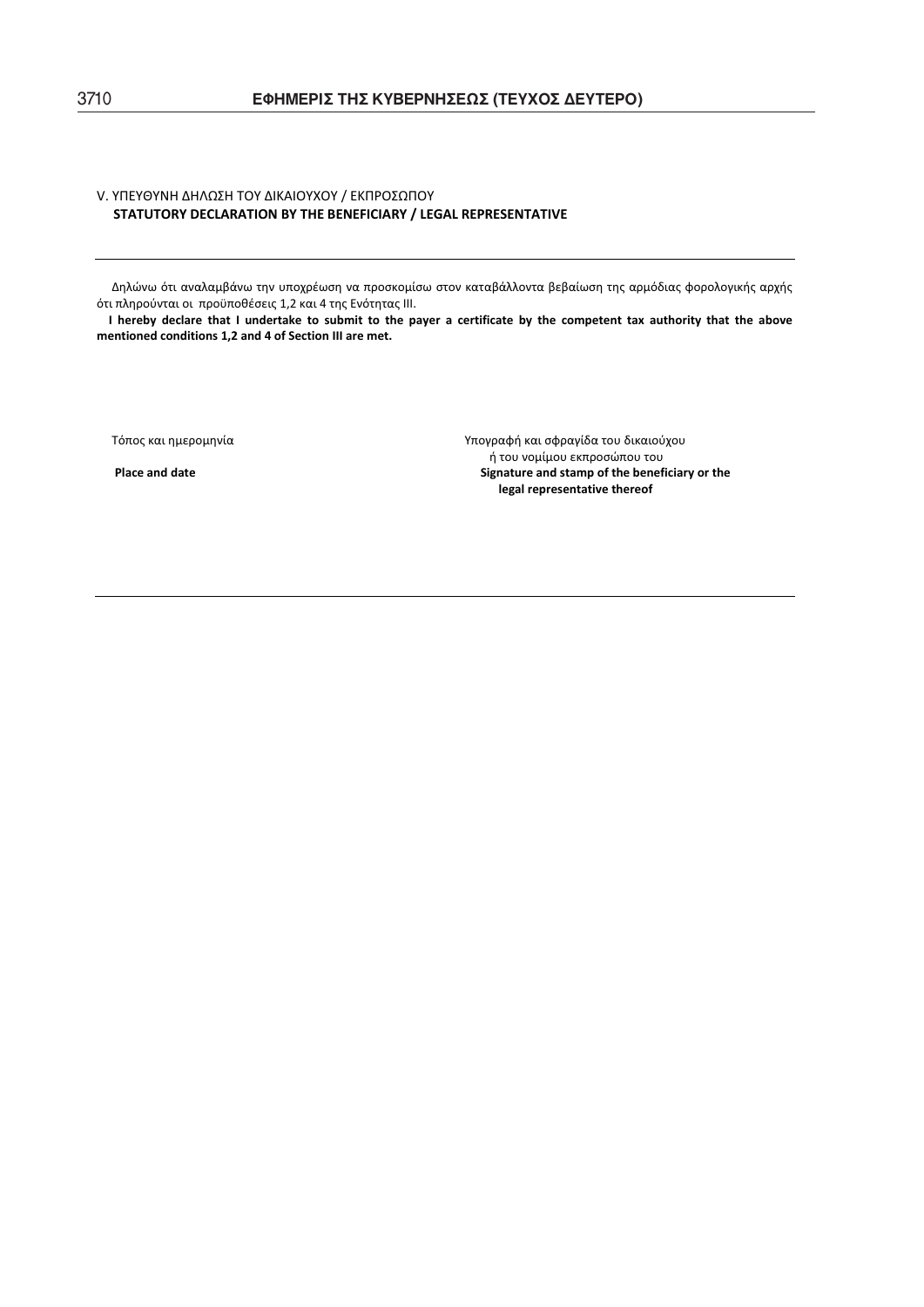## VI. ΠΙΣΤΟΠΟΙΗΤΙΚΟ ΤΗΣ ΑΡΜΟΔΙΑΣ ΦΟΡΟΛΟΓΙΚΗΣ ΑΡΧΗΣ ΤΟΥ ΚΡΑΤΟΥΣ ΜΕΛΟΥΣ ΤΗΣ ΕΥΡΩΠΑΪΚΗΣ ΕΝΩΣΗΣ **CERTIFICATION BY THE COMPETENT TAX AUTHORITY OF THE EUROPEAN UNION MEMBER STATE** \_\_\_\_\_\_\_\_\_\_\_\_\_\_\_\_\_\_\_\_\_\_\_\_\_\_\_\_\_\_\_\_\_\_\_\_\_\_\_\_\_\_\_\_\_\_\_\_\_\_\_\_\_\_\_\_\_\_\_\_\_\_\_\_\_\_\_\_\_\_\_\_\_\_\_\_\_\_\_\_\_\_\_\_\_\_\_\_

Ʌɿʍʏʉʋʉɿʙʊʏɿʉʋʌɲɶʅɲʏɿʃʊʎɷɿʃɲɿʉʑʖʉʎɸʀʆɲɿ/ɼʏɲʆʃɲʏɳʏʉɹʏʉʎ**………………………………..,**

ʃɳʏʉɿʃʉʎ..............................................................................ʃɲʏɳʏɻʆɹʆʆʉɿɲʏʘʆɷɿɲʏɳʇɸʘʆʏɻʎɇʑʅɴɲʍɻʎȰʋʉʔʐɶɼʎʏɻʎ ȴɿʋʄɼʎɌʉʌʉʄʉɶʀɲʎʅɸʏɲʇʑʏɻʎȵʄʄɻʆɿʃɼʎȴɻʅʉʃʌɲʏʀɲʎʃɲɿ…………………………………

**I certify that the beneficial owner is/was during the year ……………………………….., resident of ………………….……........................................... within the meaning of the Double Taxation Convention between the Hellenic Republic and ………………………………………….**

ɈʊʋʉʎʃɲɿɻʅɸʌʉʅɻʆʀɲͲ**Place and date**ɈʀʏʄʉʎͲ**Designation**................................................

ɉʋʉɶʌɲʔɼͲ**Signature**.............................................

Επίσημη Σφραγίδα της Φορολογικής Αρχής **Official Stamp of the Tax Authority**